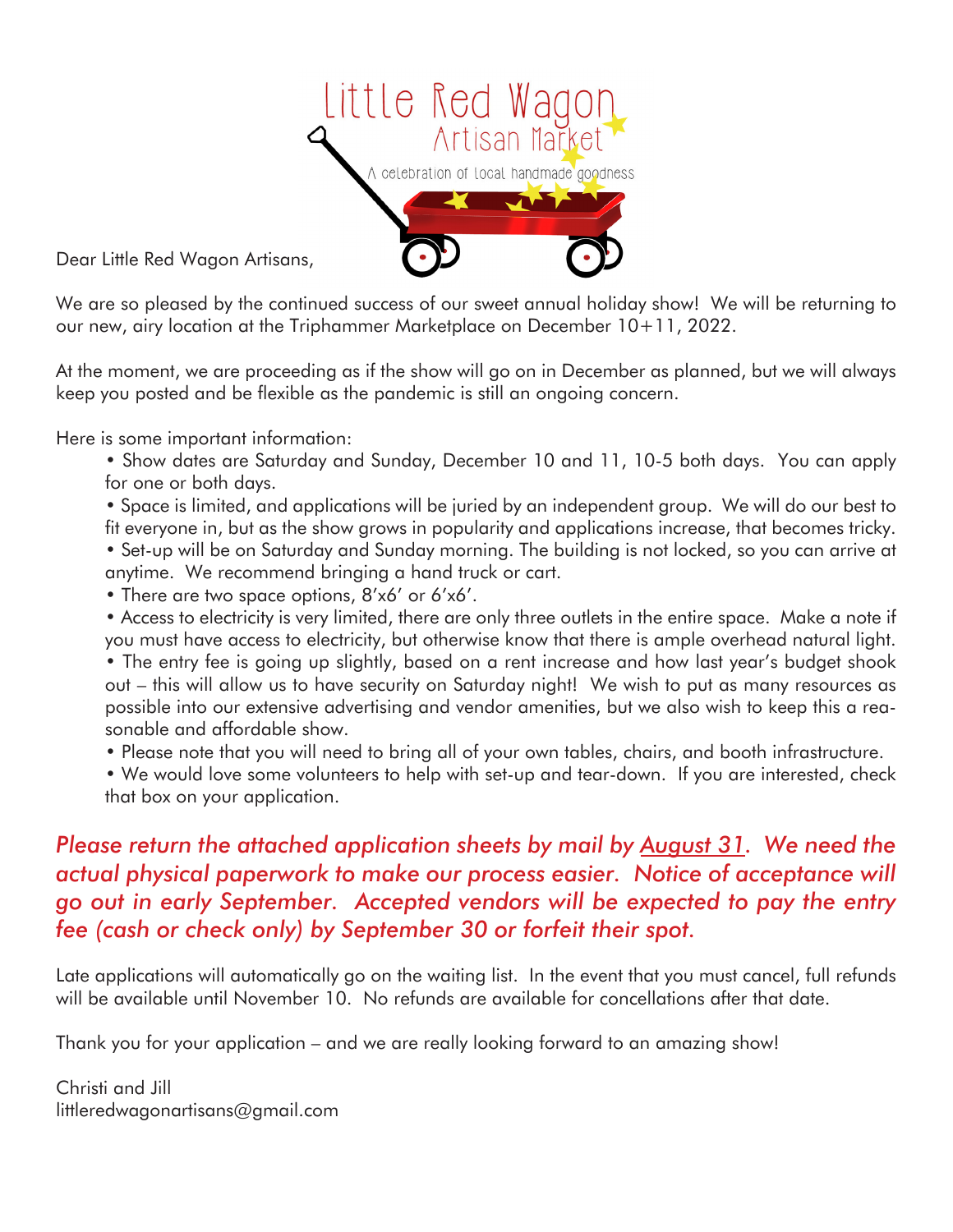## **Little Red Wagon Vendor Application 2022**

| Name:                 |                |  |                                     |  |
|-----------------------|----------------|--|-------------------------------------|--|
| <b>Business Name:</b> |                |  |                                     |  |
| Email:                |                |  |                                     |  |
| Phone:                |                |  |                                     |  |
| Mailing address:      |                |  |                                     |  |
| Website:              |                |  |                                     |  |
| Instagram:            |                |  |                                     |  |
| Category:             | $\Box$ Artisan |  | □ Prepared Food □ Winery or Brewery |  |

All vendors must have a tax ID  $#$  and are responsible for collecting their own sales tax. Food and beverage vendors will need to add the Triphammer Marketplace as "additional insured" on their business insurance policy, and wineries and breweries must have a license to pour. We will require copies of both of these for the building manager's files.

Please describe briefly what you will be bringing to sell. All items must be handmade, not from kits, and be exclusively your own work. We may use this text for promotional purposes.

Please check your preferred days and booth size (read carefully). We will do our best to accomodate your preferences, but might ask for some flexibility:

 $\Box$  6'x6' both days \$110  $\Box$  6'x8' both days \$135  $\Box$  6'x6' Saturday ony \$65  $\Box$  6'x8' Saturday only \$1 ☐ 6'x6' Sunday only \$50 ☐ 6'x8' Sunday only \$60 ☐ I am flexible, if needed!

☐ 6'x6' Saturday ony \$65 ☐ 6'x8' Saturday only \$80

**IMPORTANT:** Please email three representative images of your work to both **littleredwagonartisans@gmail.com** AND **JillRHoffman@gmail.com**. These will be used for both jurying and promotional purposes. Because we'll be presenting these pictures to our online audience, we ask that you provide images that are clear, attractive, good-quality photos. Natural light for product photography is preferred but not required.

Anything about your set-up that we should know, such as high walls, electric needs, neighbor requests, center aisle request, etc: